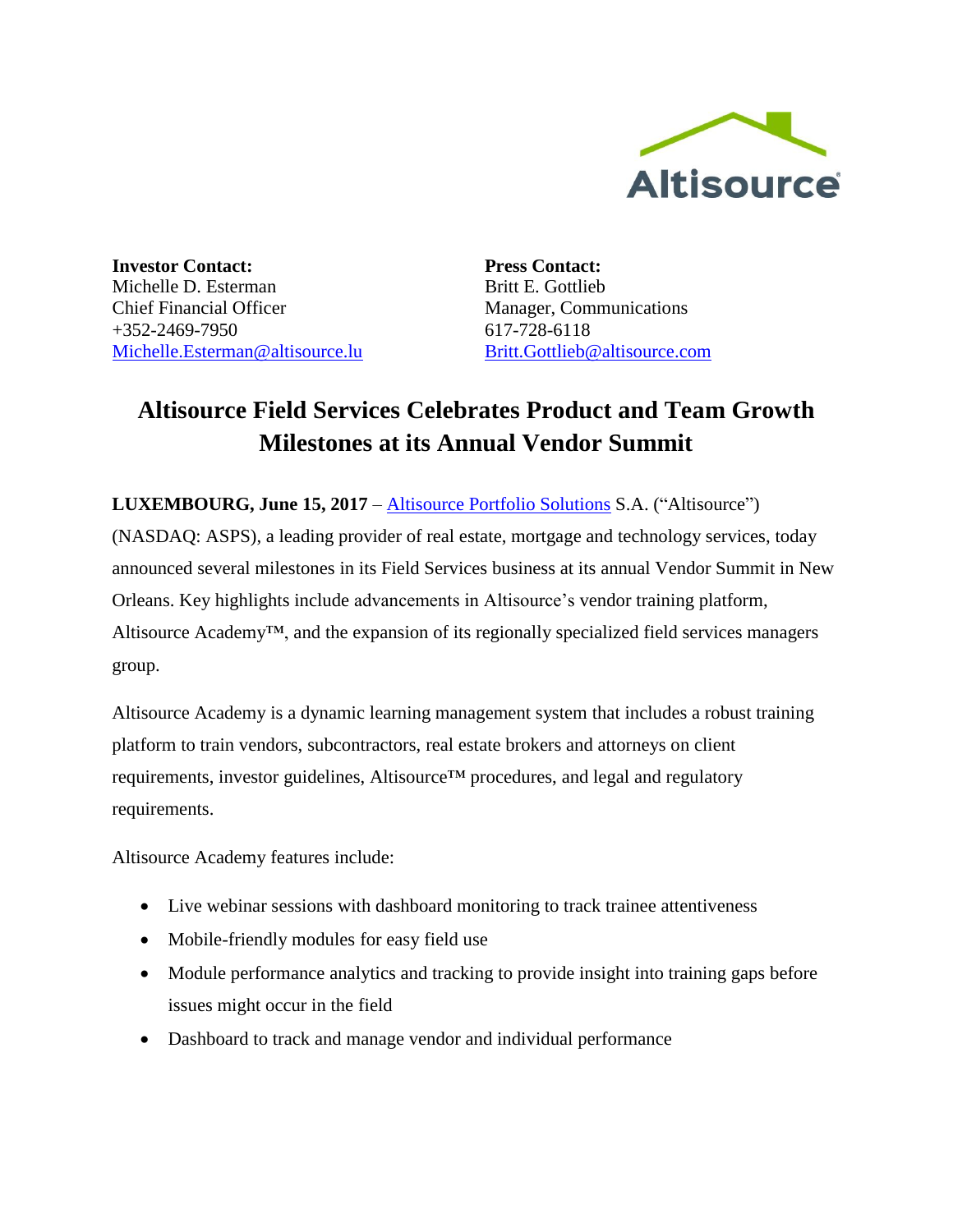The Field Services business also added eight new Regional Field Services Managers. These experienced, full-time employees have developed relationships with local municipal officials and have extensive localized knowledge of the rules and regulations in the municipalities they represent. Manager locations are strategically selected based upon client volumes and requirements, industry developments, regulatory changes and market needs. The Field Service Managers' responsibilities include: conducting quality control inspections; performing vendor field training; addressing local escalations in collaboration with government and community stakeholders and vendors; performing property-level oversight functions; and responding to operational matters where local presence and expertise is critical.

Additional 2016 highlights for the Field Services business include:

- Added a top four bank to its client roster
- Launched new client portals in Altisource's Vendor Management System, providing clients with greater visibility and transparency into their properties and associated inspections and preservation work
- Completed over 2.3 million inspections
- Completed over 1.4 million preservation orders
- Managed over 170,000 properties on average per month in pre-foreclosure and REO, including GSE and FHA assets

"Our Field Services team continues to deliver exceptional value and service to our clients through outstanding leadership, training and innovation, all of which are led by our dedicated employees," said Tim Meyer, vice president of Field Services at Altisource. "Our 2016 milestones further confirm and demonstrate our commitment to providing tools and services that are crucial for staying ahead and being a responsible community steward in today's everchanging default management industry."

Altisource is hosting its annual Field Services Vendor Summit this week in New Orleans. Each year, this event fosters training, collaboration and partnership with Altisource's clients, vendors, industry partners and employees.